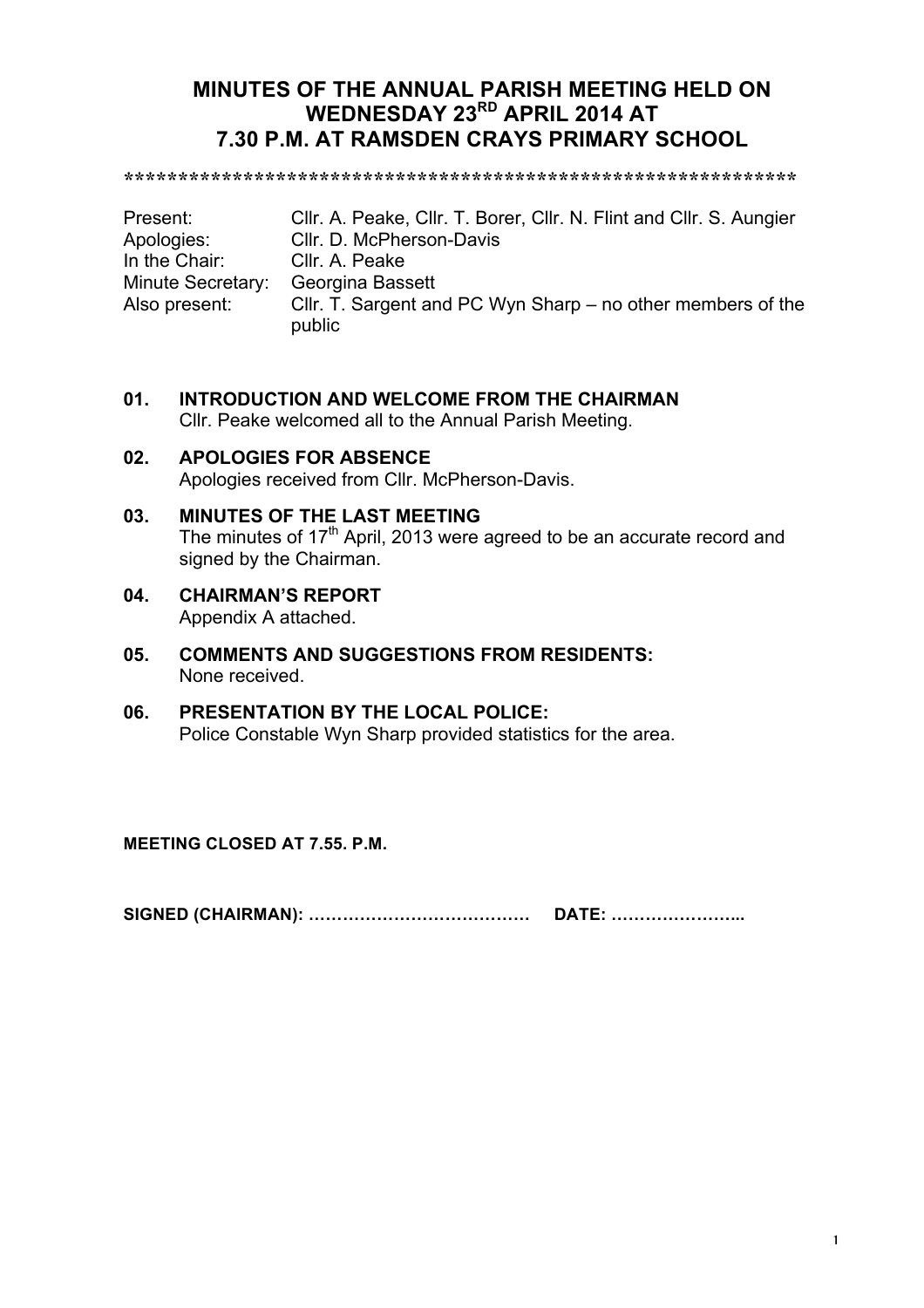

## **RAMSDEN CRAYS PARISH COUNCIL - CHAIRMAN'S REPORT 2013/14**

Dear Resident,

This Annual Report includes information about the activities of the Parish Council over the last year (April 2013 to March 2014), as well as financial information and Parish Council contact points.

Yours sincerely,

Andrew Peake *Chairman, Ramsden Crays Parish Council April 2014*

#### **Dates for forthcoming Meetings:**

Parish Council Meetings are generally held on the third Wednesday of each month at 7.30 p.m. (except August)

Dates scheduled for 2014 are:

**18th June, 9th July, 17th September, 15th October, 19th November, 10th December**

The Public are very welcome to attend the Parish Council meetings held at Ramsden Crays Primary School in one of the classrooms, where you have an opportunity to speak on agenda items at the Open Session at the commencement of the meeting and then again at the end during Open Session on general items.

Please feel free to approach any member of the Council (contact details below), or the Clerk, if you have any issues that you wish to raise with the Parish Council.

#### **Networking/Representation:**

Members of the Council regularly attend liaison meetings with Basildon Borough Council, the Association of Basildon Local Councils and other agencies and representatives from parish councils to share knowledge and experience. Occasionally the Council is asked to comment on documents received from the District and County Councils and other agencies and to take the opportunity to respond on issues relevant to Ramsden Crays.

#### **Useful Information**

Please note that any criminal incidents should be reported to the Police on 0300 333 4444. We have had some recent burglaries in the village and we ask residents to be vigilant and look out and report anything that is suspicious, Ward Councillors, Terri Sargent and Stuart Allen hold regular surgeries at Noak Bridge Village Hall at "Coppice Lane" on the first Saturday of the month between 9.30 a.m. – 10.30 a.m. and Steepleview Community Centre at "Osier Drive" on the third Saturday of the month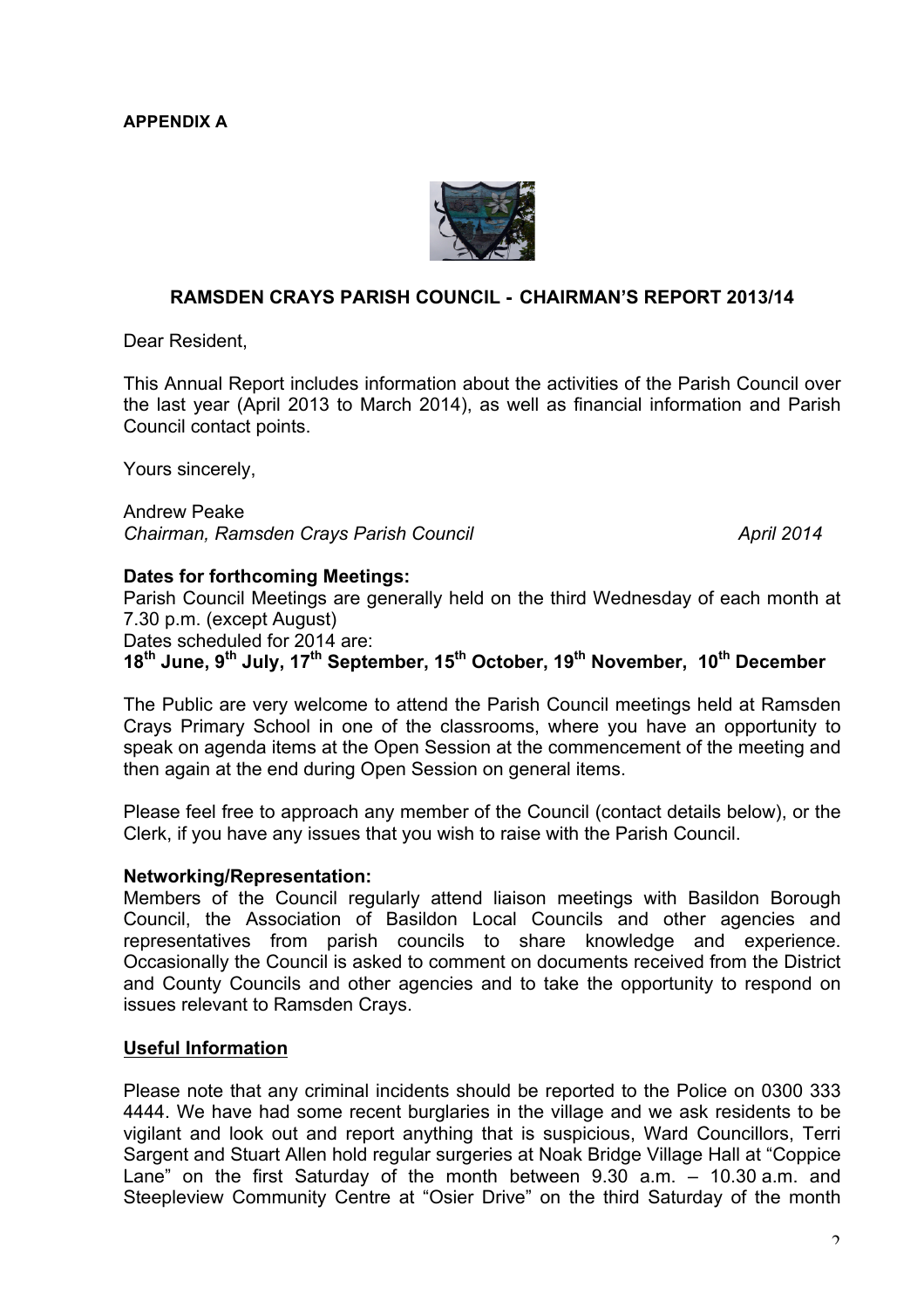between 9.00 a.m. and 10.00 a.m. any resident from the Crouch Ward is invited to attend. A PCSO is nearly always present.

# **Parish Councillors**

| <b>Chairman - Councillor Andrew Peake</b> | 01268 525771 |
|-------------------------------------------|--------------|
| Vice-Chairman - Councillor Tina Borer     | 01268 285795 |
| <b>Councillor David McPherson-Davis</b>   | 01268 525762 |
| <b>Councillor Norman Flint</b>            | 01268 523100 |
| <b>Councillor Sally Aungier</b>           | 01268 289769 |

# **Non-Elected Appointments 2011 - 2012**

Clerk to Ramsden Crays Parish Council - Georgina Bassett – 01702 584158 – ramsdencrayspc@live.co.uk Independent Internal Auditor - Heelis and Lodge

## **Other Useful Contacts:**

Cllr. Terri Sargent can be contacted on terriken@aol.com or 01268 288766 Cllr. Allen can be contacted on stuart.allen@members.basildon.gov.uk or 07816965999.

**Member of Parliament:** John Baron your local M.P. holds regular surgeries in the constituency. Telephone for an appointment on 01268 520765.

Keep up to date with our latest information including agendas, minutes, etc., visit: **www.essexinfo.net/ramsdencrays**

## **Your Input:**

The Parish Council would like to hear from you for future projects within the Parish. If you have any ideas on these or any more, please contact either the Clerk or Councillors.

## **New Projects:**

The Parish Council was successful for part funding towards the purchase of outside gym equipment for the Park and further funding is being sought to enable the project to proceed

## War Memorial

Funding for a marble surround to finish and complete the Village War Memorial between Approach Road and Corner Road is being sought.

## **Church Hall:**

The Parish Council have contested the sale of the Village Hall and the funds from the sale being taken by the Church and spent outside of our Parish. A solicitor who is also a resident is helping the Parish Council to get some justice for the village.

## **Dale Farm:**

The travellers that are parked illegally in the road in Oak Lane have again managed to stave off their removal albeit temporarily and the Parish Council are continuing to apply pressure wherever we can to ensure that the travellers are removed. The rubbish that is accumulating in the field next to the legal site has been photographed and will be brought to the attention of Basildon Borough Council.

## **Highways Issues:**

The Parish Council are continually monitoring and advising Highways and Basildon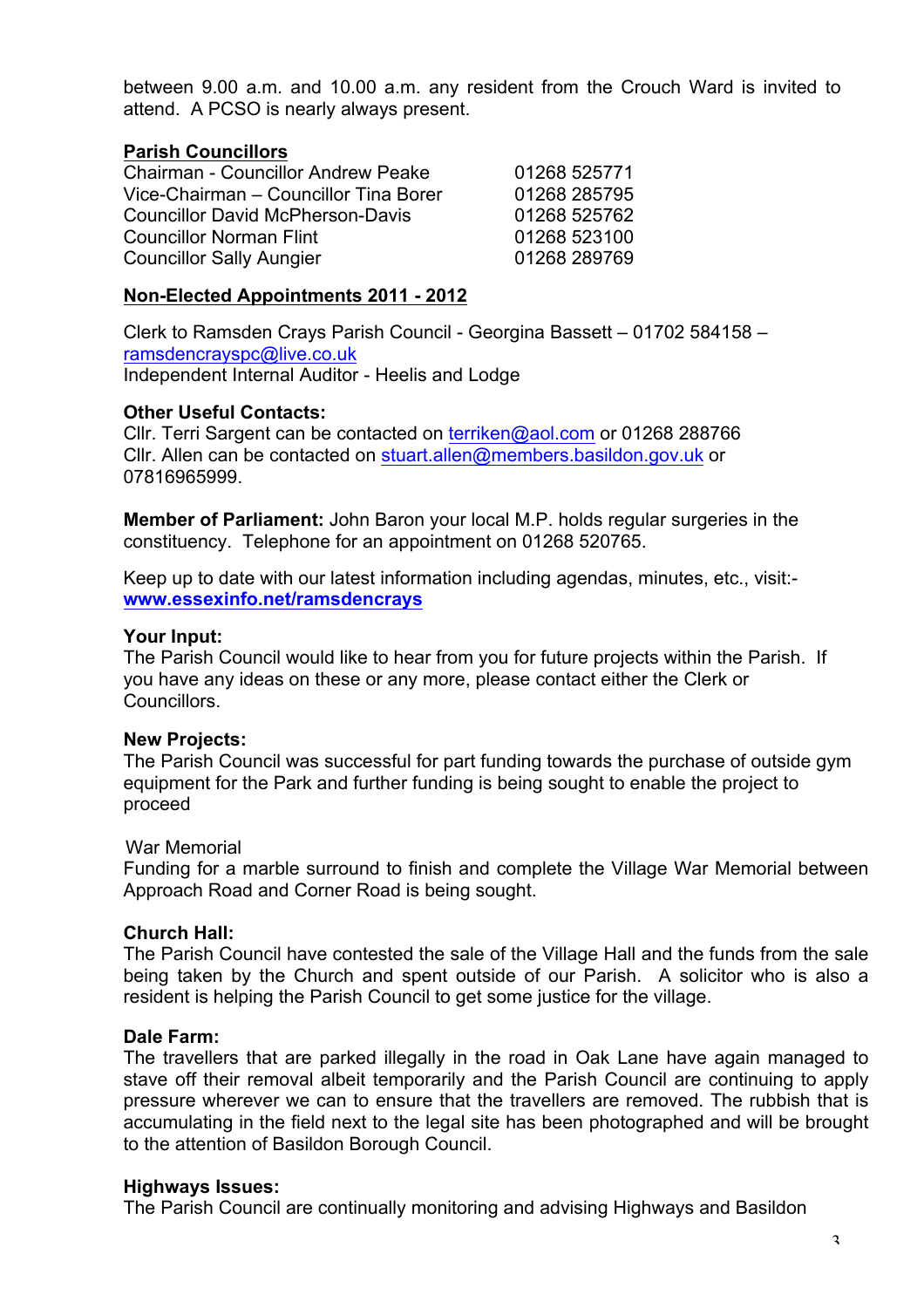Council of any issues relating to potholes, blocked drains, overgrown hedges, footpaths, or overgrown trees obstructing street lighting etc.

If you have any complaints regarding highways please notify the Clerk or any councillor.

The Parish Council have been successful in reducing the speed limit in Harding's Elms Road to 30 MPH and the approach to the junction of London Road and Harding's Elms road reduced to 40 MPH. This was done with the help of our MP John Baron and Ward Councillor Terri Sargent.

# **FINANCIAL INFORMATION**

This is a summary of the expenditure of the Parish Council for 2013/14. Further information is published later in the year when the accounts have been audited.

## **RAMSDEN CRAYS PARISH COUNCIL**

#### **SUMMARY RECEIPTS AND PAYMENTS - YEAR ENDING 31ST MARCH 2014**

| Year<br>ending<br>31.03.13 |                                            | Year<br>ending<br>31.03.14 |
|----------------------------|--------------------------------------------|----------------------------|
| £'s                        |                                            | £'s                        |
|                            | <b>RECEIPTS</b>                            |                            |
| 10033.92                   | Precept                                    | 9263.00                    |
| 16.84                      | <b>Bank Interest</b>                       | 20.36                      |
| 0.00                       | <b>Capital Grants</b>                      | 0.00                       |
| 5600.00                    | Other Funding/Grants - Zip Wire            | 7000.00                    |
| 0.00                       | Awards - Online overpayment                | 0.00                       |
| 0.00                       | Half courses, subscriptions - Shotgate     | 72.50                      |
| 0.00                       | Half publications - Shotgate               | 30.00                      |
| 0.00                       | <b>Insurance Claims</b>                    | 0.00                       |
| 15.00                      | Refunds - transfer other 3 accounts closed | 0.00                       |
| 0.00                       | Shotgate - cheque - general                | 557.93                     |
| 0.00                       | Diocese Church repaid                      | 18.20                      |
| 0.00                       | Diocese Church VAT repaid                  | 3.64                       |
| 636.29                     | <b>VAT</b>                                 | 2816.24                    |
| 16302.05                   | <b>Total</b>                               | 19781.87                   |
|                            | <b>PAYMENTS</b>                            |                            |
| 3511.39                    | Clerk-Salary                               | 3565.11                    |
| 877.79                     | <b>Clerk-HMRC</b>                          | 887.79                     |
| 222.85                     | <b>Clerk-Travel Expenses</b>               | 231.75                     |
| 0.00                       | <b>Clerk-Training</b>                      | 0.00                       |
| 156.00                     | Clerk-Tel Calls/Room Hire/Use of Equip.    | 156.00                     |
| 89.80                      | Stationery                                 | 110.14                     |
| 130.34                     | <b>Election Costs</b>                      | 0.00                       |
| 120.00                     | <b>External Audit</b>                      | 100.00                     |